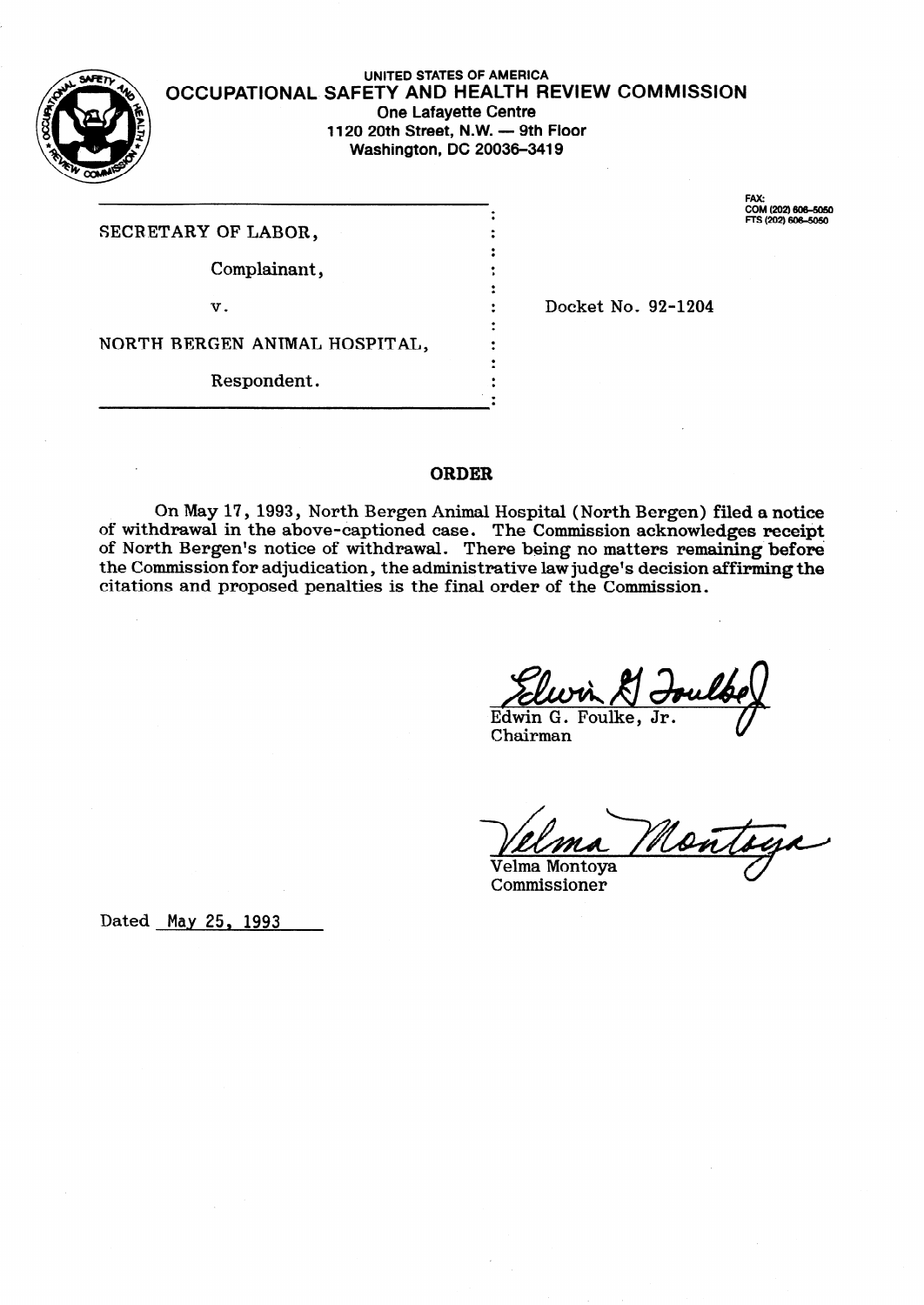#### NOTICE OF ORDER

The attached Order by the Occupational Safety and Health Review Commission was issued and served on the following on May 25, 1993.

Daniel J. Mick, Esq. Office of the Solicitor, USDOL 200 Constitution Ave., N.W. Room S4004 Washington, D.C. 20210

Patricia Rodenhausen, Esq. Regional Solicitor Office of the Solicitor, U.S. DOL 201 Varick St., Room 707 New York, NY 10014

Washington, D.C. 2021

Dr. Gerald M. Buchoff, Director North Bergen Animal Hospital 9018 Kennedy Boulevard North Bergen, NJ 07047

**Irving Sommer** Administrative Law Judge<br>Occupational Safety and Health Review Commission One Lafavette Centre 1120 20th Street, N. W. - 9th Washington, D. C. 20036-3419  $1120$   $1120$   $1120$ 

# FOR THE COMMISSION

 $\bigcap_{\alpha\in\mathcal{C}}$ 

Ray H. Darling, Jr. **Executive Secretary**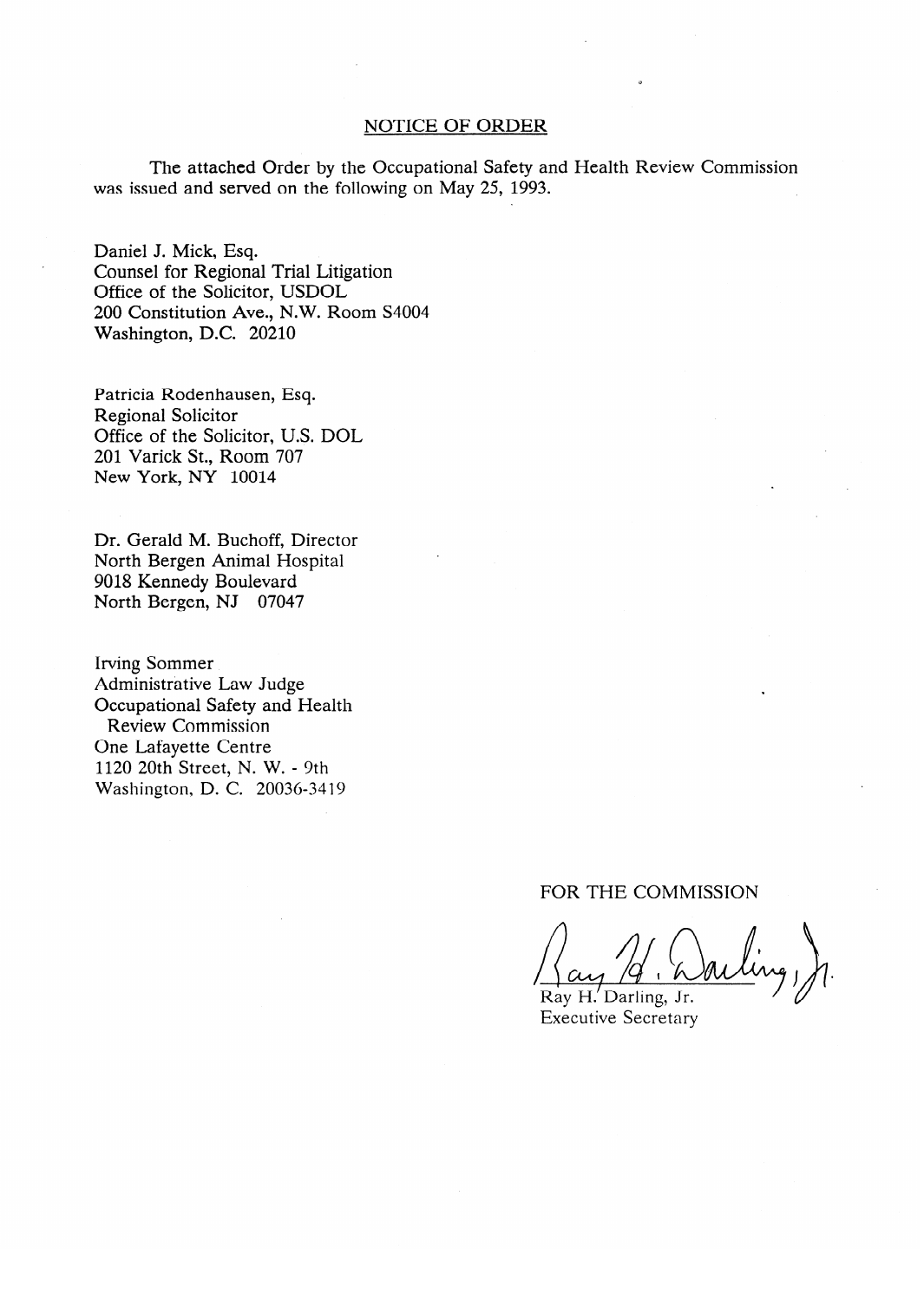

UNITED STATES OF AMERICA OCCUPATIONAL SAFETY AND HEALTH REVIEW COMMISSION  $1825$  K STREET N.W. 4TH FLOOR WASHINGTON DC. 20006-I 246

SECRETARY OF LABOR Complainant, v.

**COM** (202) 634-40<br>FTS 634-4008

NORTH BERGEN ANIMAL HOSPITAL Respondent.

OSHRC DOCKET NO. 92-1204

# INISTRATIVE I AW ILID OF ADMINISTRATIVE LAW JUDGE'S DECISION .

The Administrative Law Judge's Report in the above referenced case was docketed with the Commission on July 1, 1992. The decision of the Judge  $\frac{1}{2}$  will become a final order of the Commission on July 31 1992 unless a will become a final order of the Commission on  $\log 31$ ,  $1992$  unless a ... PARTY DESIRING REVIEW OF THE JUDGE'S DECISION BY THE COMMISSION MUST FILE A PETITION FOR DISCRETIONARY REVIEW. Any such petition should be received by the Executive Secretary on or before July 21. 1  $Commission$  Rule  $91, 29$ etition should be received by the Executive Secretion.  $E$ R. 2200.91. Y! on or before ee . Commission Rule 91, 29 on RW 2200.91.

All further pleadings or communications regarding this case shall be addressed to:

**Executive Secretary<br>Occupational Safety and Health** Review Commission 1825 K St. N.W., Ro Washington, D.C. 20006-124 Washington, D.C. 20006-1246

Petitioning parties shall also mail a copy to:

Counsel for Regional Trial Litigation Office of the Solicitor, U.S. DOL Room S4004 200 Constitution Avenue, N.W. Washington, D.C. 20210

If a Direction for Review is issued by the Commission, then the Counsel for Regional Trial Litigation will represent the Department of Labor. Any party having questions about review rights may contact the Commission's Executive Secretary or call  $(202)$  634-7950.

FOR THE COMMISSION Ray H. Darling, Jr. **Executive Secretary** 

Date: July 1, 1992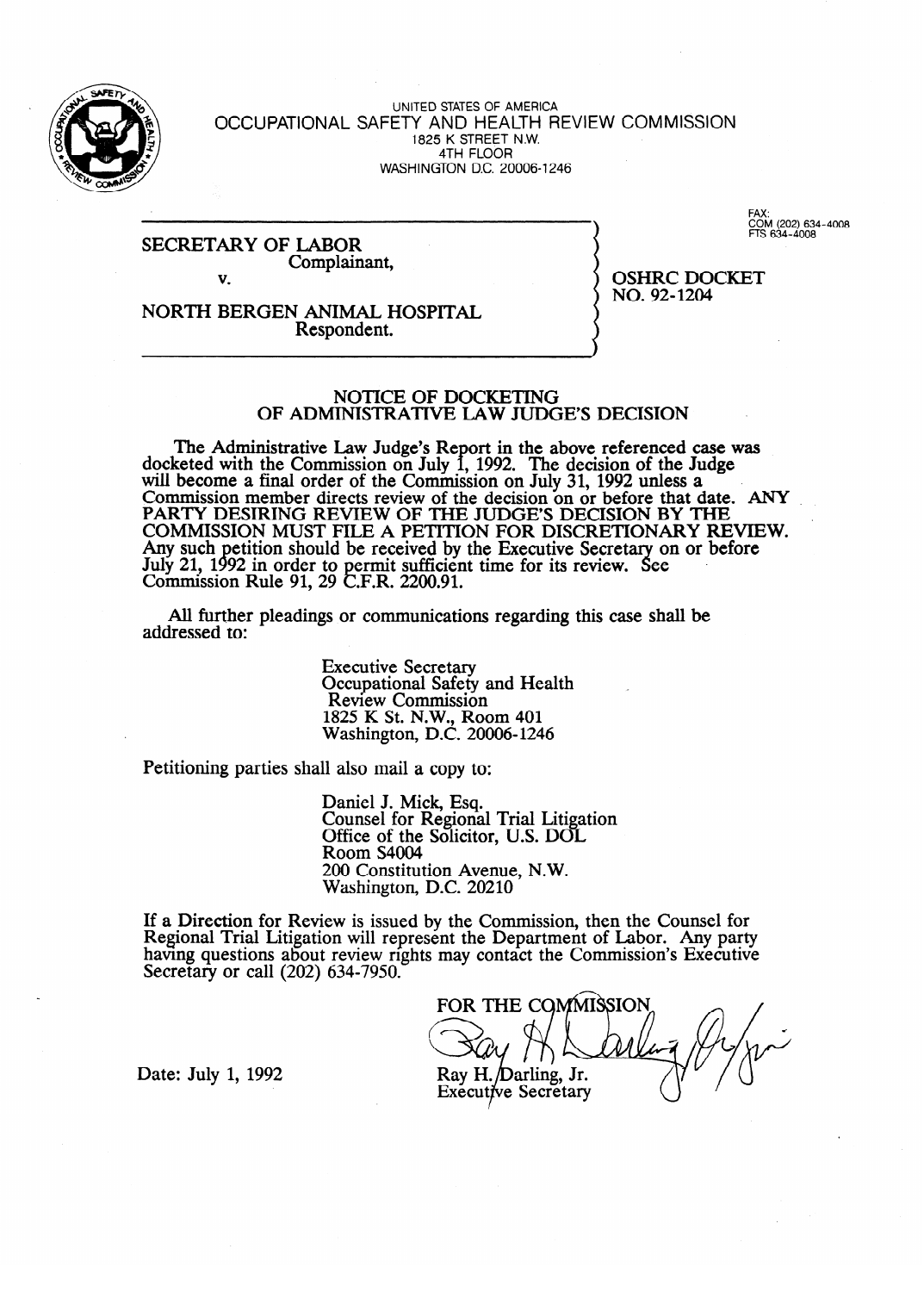# DOCKET NO. 92-1204

### NOTICE IS GIVEN TO THE FOLLOWING:

Daniel J. Mick, Esq. Counsel for Regional Trial Liti  $\mathbf{p}$ ation Office of the Solicitor, U.S. DOI Room S4004 200 Constitution Ave., N.W. Washington, D.C. 20210

Patricia Rodenhausen, Esq. Regional Solicitor Office of the Solicitor, U.S. DOL 201 Varick, Room 707 New York, NY 10014

Dr. Gerald M. Buchoff North Bergen Animal Hospital 9018 Kennedy Boulevard .North Bergen, NJ 07047

Irving Sommer Chief Administrative Law Judge Occupational Safety and Health Review Commission Room 417/A 1825 K Street, N.W. Washington, DC 20006 1246

00101484301:02

b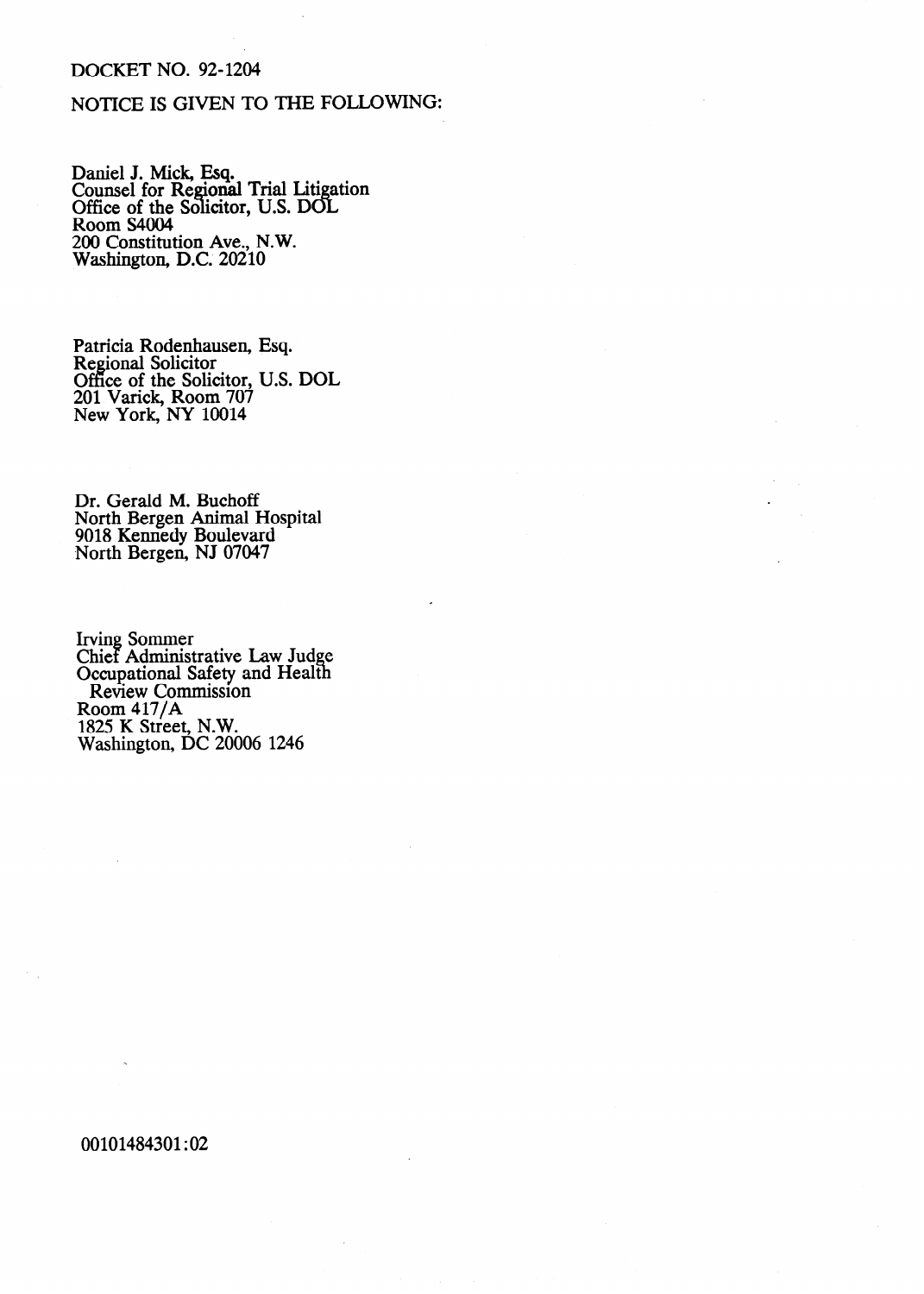

#### UNITED STATES OF AMERICA<br>FTV AND LIFAT TIL DEVIEW COMMICOIO  $\sqrt{ }$  OCCUPATIONAL SAFETY AND HEALTH REVIEW COMMISSION 1825 K STREET N.W. **4TH FLOOR**  WASHINGTON DC 20006-1246

| SECRETARY OF LABOR,           |                    |
|-------------------------------|--------------------|
| Complainant,                  |                    |
|                               |                    |
| v.                            | Docket No. 92-1204 |
| NORTH BERGEN ANIMAL           |                    |
| HOSPITAL, and its successors, |                    |
|                               |                    |
| Respondent.                   |                    |
|                               |                    |
|                               |                    |

FAX: COM (202) 6344006 FTS 634-4006

# ORDER

By motion dated May 12, 1992, the Secretary moves to dismiss the Respondent's Notice of Contest as not being timely filed under Section 10 of the Act. The Respondent Notice of Contest as not being timely filed under Section 10 of the Act. The Respondent

The record demonstrates that two citations and notification of proposed penalties were issued to the Respondent on March 6, 1992, and received on March 7, 1992. Under Section 10(a) of the Act, 29 U.S.C. 659(a), an employer must notify the Secretary that it intends to contest the citations or proposed penalties within fifteen  $(15)$  working days of its receipt. The Respondent had until March 30, 1992 to file its Notice of Contest, but did not do so, filing a letter dated April 10, 1992 stating, "I know that it is late, but I just became aware of the same this afternoon. They were apparently received by my Saturday receptionist and placed in a pile with solicitation mail in my office. " In a later letter explaining the situation Respondent states, "She placed it in a pile with junk (solicitation) mail on the shelf next to my desk. It was not in its envelope as my receptionists are accustomed to opening the mail before bringing it to my desk. We are a small office and I tend to leave my junk mail pile for several weeks at a time. "